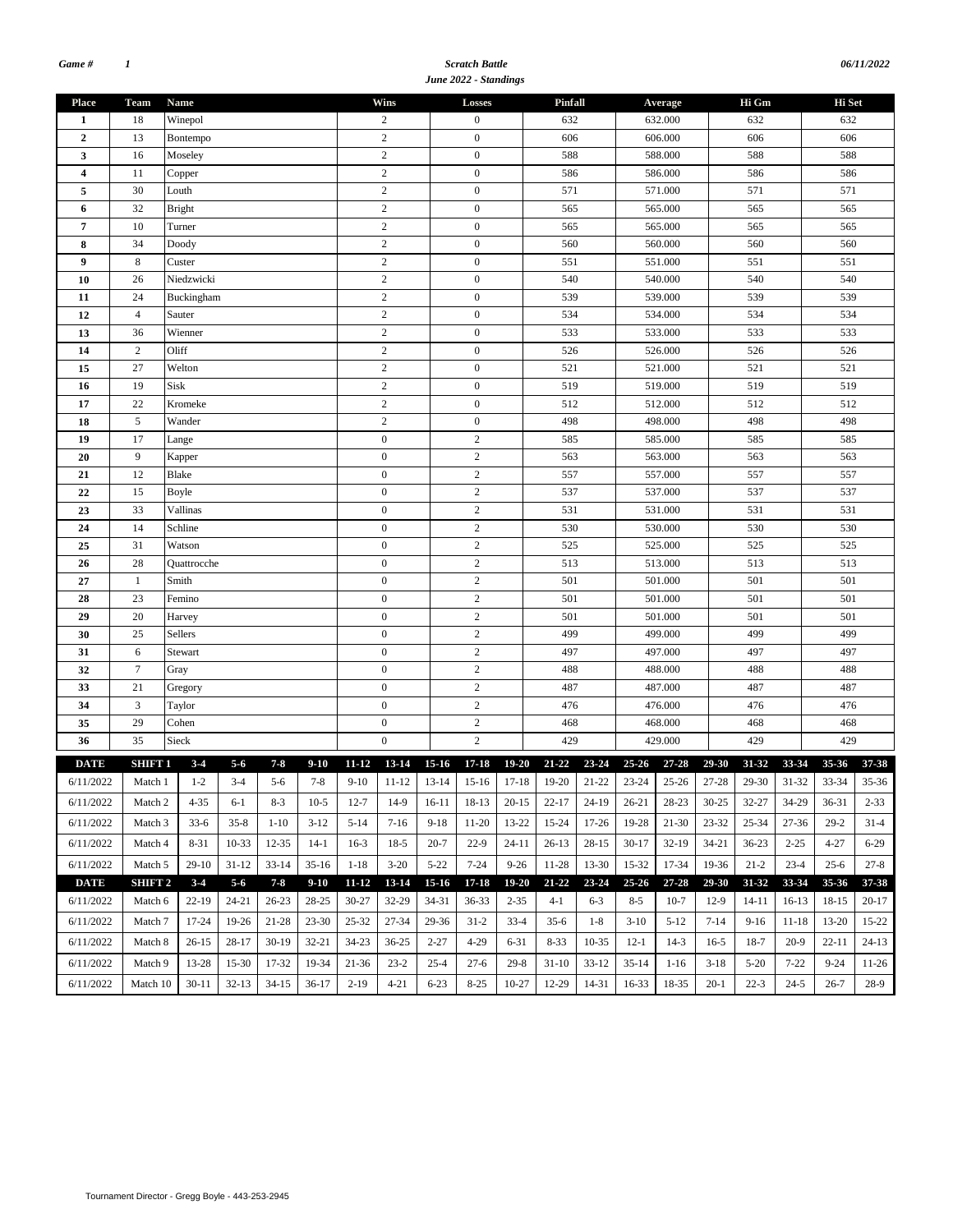*Game # 1*

*Scratch Battle 06/11/2022 June 2022 - Standings*

|                       |                 | Hi Scratch Game - Team |                         | Hi Average - Men   |            | Hi Average - Women     |                  |  |  |  |
|-----------------------|-----------------|------------------------|-------------------------|--------------------|------------|------------------------|------------------|--|--|--|
|                       | Winepol         | 632                    |                         | John DeAntoniis    | 210.000    | <b>Felicity Doody</b>  | 159,000          |  |  |  |
|                       | <b>Bontempo</b> | 606                    |                         | Rob Triplett, Jr.  | 195.000    | Dani McClay            | 158,000          |  |  |  |
|                       | Moseley         | 588                    |                         | John Biederman     | 184.000    | <b>Melissa Mahoney</b> | 150,000          |  |  |  |
| Hi Game - Men         |                 | Hi Set - Men           |                         | Don Dove           | 177.000    | Lisa Huber             | 138,000          |  |  |  |
| John DeAntoniis       | 210             | John DeAntoniis        | 210                     | Wayne Lipka        | 176.000    | Marcie Gregory         | 135.000          |  |  |  |
| Rob Triplett, Jr.     | 195             | Rob Triplett, Jr.      | 195                     | Larry Lipka        | 174.000    | <b>Britney Burke</b>   | 131.000          |  |  |  |
| John Biederman        | 184             | John Biederman         | 184                     | John Huber         | 174.000    | Stephanie Smith        | 130.000          |  |  |  |
| Hi Game - Women       |                 | Hi Set - Women         |                         | Andy Gerhard       | 173.000    | <b>Janet Sauter</b>    | 128,000          |  |  |  |
| <b>Felicity Doody</b> | 159             | <b>Felicity Doody</b>  | 159                     | Mark Klingelhofer  | 172.000    | Abbey Schline          | 127.000          |  |  |  |
| Dani McClay           | 158             | Dani McClay            | 158                     | Colby DeAntoniis   | 169.000    | Carrie Matheson        | 116.000          |  |  |  |
| Melissa Mahoney       | 150             | Melissa Mahoney        | 150                     | Phil Dix           | 162.000    | Pixie Brown            | 112.000          |  |  |  |
|                       |                 |                        |                         | <b>Substitutes</b> |            |                        |                  |  |  |  |
| Name                  | Ent<br>Gms      | Pinfall<br>Avg.        | <b>Set</b><br><u>Gm</u> | Name               | Ent<br>Gms | <b>Pinfall</b><br>Avg. | <b>Set</b><br>Gm |  |  |  |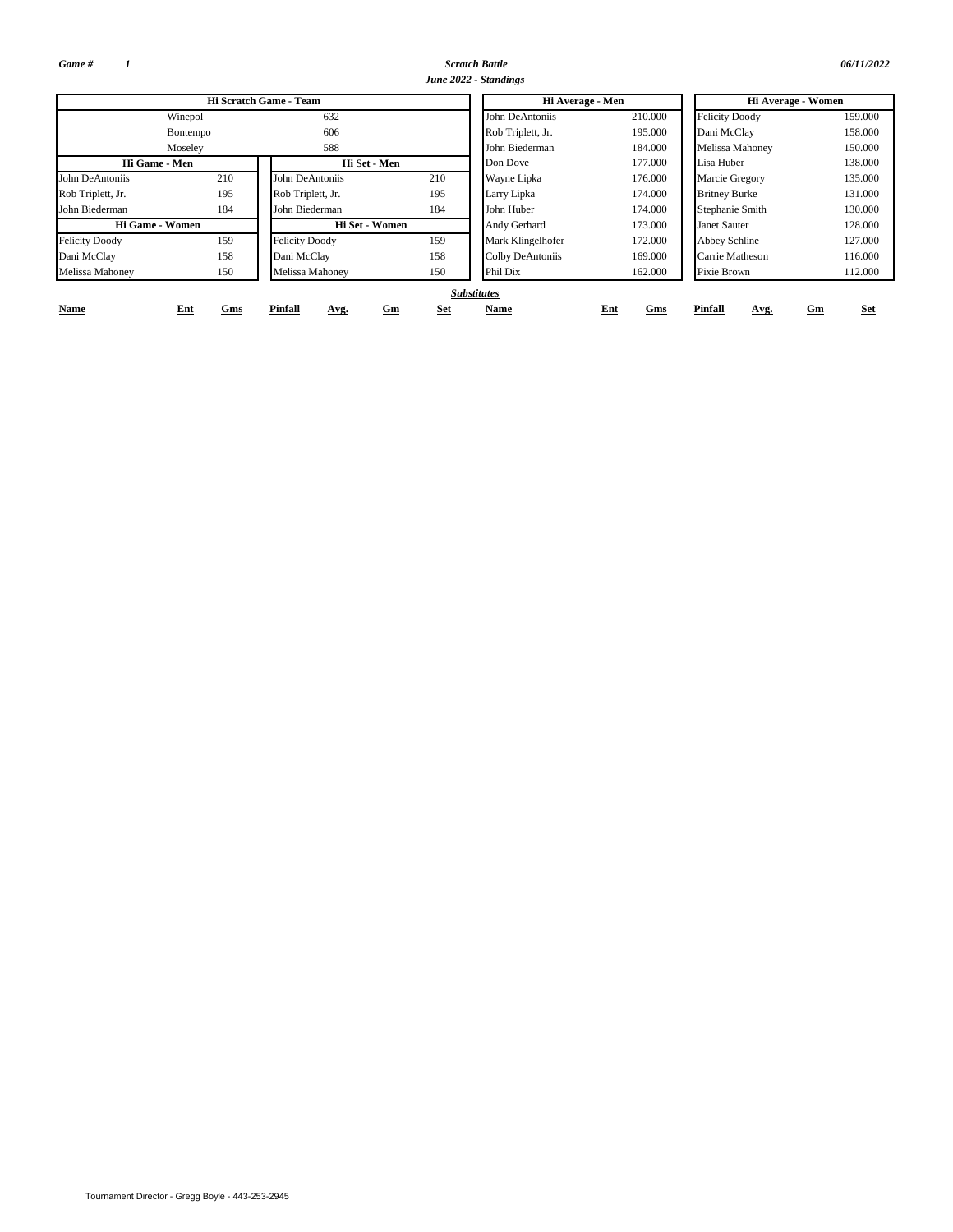# *Game # 1 Scratch Battle 6/11/2022*

*June 2022 - Statistics*

| $#1$ - Smith             | Ent |                          | <b>Gms</b> Pinfall | Avg.    | Gm  | <b>Set</b> | $# 2 - Oliff$        | Ent |                | <b>Gms</b> Pinfall | Avg.    | Gm  | Set        | #3 - Taylor            | Ent |    | <b>Gms</b> Pinfall | Avg.    | Gm  | <b>Set</b> |
|--------------------------|-----|--------------------------|--------------------|---------|-----|------------|----------------------|-----|----------------|--------------------|---------|-----|------------|------------------------|-----|----|--------------------|---------|-----|------------|
| Stephanie Smith          | 118 | -1                       | 130                | 130.000 | 130 | 130        | <b>Brian Oliff</b>   | 131 | -1             | 132                | 132.000 | 132 | 132        | Mike Barnes            | 123 | -1 | 96                 | 96.000  | 96  | 96         |
| John Wright              | 120 | -1                       | 120                | 120.000 | 120 | 120        | John Beuchert        | 132 | -1             | 117                | 117.000 | 117 | 117        | <b>Bradley Taylor</b>  | 137 | -1 | 111                | 111.000 | 111 | -111       |
| Kenny Mittelstetter, III | 120 | -1                       | 139                | 139.000 | 139 | 139        | Kevin Gibson         | 133 | -1             | 119                | 119.000 | 119 | 119        | Brian Banzhoff         | 138 |    | 131                | 131.000 | 131 | 131        |
| Pixie Brown              | 132 | -1                       | 112                | 112.000 | 112 | 112        | Dani McClay          | 135 | -1             | 158                | 158.000 | 158 | 158        | Jeremy Wood            | 140 |    | 138                | 138.000 | 138 | 138        |
| #1 - Smith Total         | 490 |                          |                    |         |     |            | #2 - Oliff Total     | 531 |                |                    |         |     |            | #3 - Taylor Total      | 538 |    |                    |         |     |            |
| #4 - Sauter              | Ent |                          | <b>Gms</b> Pinfall | Avg.    | Gm  | <b>Set</b> | # 5 - Wander         | Ent |                | <b>Gms</b> Pinfall | Avg.    | Gm  | <b>Set</b> | #6 - Stewart           | Ent |    | <b>Gms</b> Pinfall | Avg.    | Gm  | <b>Set</b> |
| Janet Sauter             | 127 |                          | 128                | 128.000 | 128 | 128        | Josh Bull            | 111 |                | 119                | 119.000 | 119 | 119        | Carrie Matheson        | 124 |    | 116                | 116.000 | 116 | 116        |
| Steve Bull               | 135 | $\overline{\phantom{a}}$ | 132                | 132.000 | 132 | 132        | Dave Wander          | 132 | -1             | 117                | 117.000 | 117 | 117        | Justin Stewart         | 128 |    | 115                | 115.000 | 115 | 115        |
| Kevin Burke              | 136 | -1                       | 100                | 100.000 | 100 | 100        | Greg Burdick         | 138 | -1             | 117                | 117.000 | 117 | 117        | Matt Anastasi          | 141 |    | 146                | 146.000 | 146 | 146        |
| Larry Lipka              | 136 | $\overline{1}$           | 174                | 174.000 | 174 | 174        | Scott Wolgamuth      | 145 | -1             | 145                | 145.000 | 145 | 145        | Chuck Paris            | 143 |    | 120                | 120.000 | 120 | 120        |
| #4 - Sauter Total        | 534 |                          |                    |         |     |            | #5 - Wander Total    | 526 |                |                    |         |     |            | #6 - Stewart Total     | 536 |    |                    |         |     |            |
| $#7 - Gray$              | Ent |                          | <b>Gms</b> Pinfall | Avg.    | Gm  | <b>Set</b> | $#8$ - Custer        | Ent |                | <b>Gms</b> Pinfall | Avg.    | Gm  | <b>Set</b> | $#9$ - Kapper          | Ent |    | <b>Gms</b> Pinfall | Avg.    | Gm  | <b>Set</b> |
| <b>Chasity Gray</b>      | 126 | -1                       | 103                | 103.000 | 103 | 103        | <b>Trevor Custer</b> | 103 | -1             | 129                | 129.000 | 129 | 129        | Jeff Kapper            | 130 | -1 | 153                | 153.000 | 153 | 153        |
| <b>Bobby Stockman</b>    | 132 | -1                       | 118                | 118.000 | 118 | 118        | Zander Beddow        | 141 | -1             | 125                | 125.000 | 125 | 125        | Patrick Sortino        | 132 | -1 | 151                | 151.000 | 151 | 151        |
| Ray Keith                | 137 | -1                       | 142                | 142.000 | 142 | 142        | Colton Gue           | 144 | -1             | 135                | 135.000 | 135 | 135        | Rob Barry              | 134 | -1 | 152                | 152.000 | 152 | 152        |
| Richie Hipkins           | 145 | $\overline{1}$           | 125                | 125.000 | 125 | 125        | Phil Dix             | 148 | -1             | 162                | 162.000 | 162 | 162        | <b>Bob Subock</b>      | 139 |    | 107                | 107.000 | 107 | 107        |
| #7 - Gray Total          | 540 |                          |                    |         |     |            | #8 - Custer Total    | 536 |                |                    |         |     |            | #9 - Kapper Total      | 535 |    |                    |         |     |            |
| #10 - Turner             | Ent |                          | <b>Gms</b> Pinfall | Avg.    | Gm  | <b>Set</b> | $# 11 - Copper$      | Ent |                | <b>Gms</b> Pinfall | Avg.    | Gm  | <b>Set</b> | #12 - Blake            | Ent |    | <b>Gms</b> Pinfall | Avg.    | Gm  | <b>Set</b> |
| Logan Turner             | 112 | $\overline{1}$           | 126                | 126.000 | 126 | 126        | Mike Copper          | 117 | -1             | 114                | 114.000 | 114 | 114        | <b>Marty Barnes</b>    | 128 | -1 | 118                | 118.000 | 118 | 118        |
| <b>Steve Holtzner</b>    | 141 | $\overline{1}$           | 124                | 124.000 | 124 | 124        | Joe Elliott          | 123 | $\overline{1}$ | 125                | 125.000 | 125 | 125        | Isaac Blake            | 131 | -1 | 135                | 135.000 | 135 | 135        |
| Wayne Lipka              | 141 | -1                       | 176                | 176.000 | 176 | 176        | Rob Triplett, Jr.    | 133 | -1             | 195                | 195.000 | 195 | 195        | <b>Alex Barnes</b>     | 136 | -1 | 127                | 127.000 | 127 | 127        |
| <b>Brian Vest</b>        | 146 | -1                       | 139                | 139.000 | 139 | 139        | Mark Berends         | 143 | -1             | 152                | 152.000 | 152 | 152        | Don Dove               | 144 |    | 177                | 177.000 | 177 | 177        |
| #10 - Turner Total       | 540 |                          |                    |         |     |            | #11 - Copper Total   | 516 |                |                    |         |     |            | #12 - Blake Total      | 539 |    |                    |         |     |            |
| #13 - Bontempo           | Ent |                          | <b>Gms</b> Pinfall | Avg.    | Gm  | <b>Set</b> | #14 - Schline        | Ent |                | <b>Gms</b> Pinfall | Avg.    | Gm  | <b>Set</b> | #15 - Boyle            | Ent |    | <b>Gms</b> Pinfall | Avg.    | Gm  | <b>Set</b> |
| Scott Bontempo           | 118 | -1                       | 125                | 125.000 | 125 | 125        | Abbey Schline        | 130 | -1             | 127                | 127.000 | 127 | 127        | Gregg Boyle            | 127 |    | 107                | 107.000 | 107 | 107        |
| <b>Billy Koontz</b>      | 138 | -1                       | 161                | 161.000 | 161 | 161        | <b>Britney Burke</b> | 130 | -1             | 131                | 131.000 | 131 | 131        | Mark Schwabline        | 131 |    | 144                | 144.000 | 144 | 144        |
| Rob Yowell               | 139 | -1                       | 146                | 146.000 | 146 | 146        | Winnie Shriver, Jr.  | 139 | -1             | 158                | 158.000 | 158 | 158        | <b>Barry Schriefer</b> | 132 |    | 155                | 155.000 | 155 | 155        |
| John Huber               | 144 | $\overline{1}$           | 174                | 174.000 | 174 | 174        | Greg Schriefer       | 141 | -1             | 114                | 114.000 | 114 | 114        | <b>Tim Bosley</b>      | 150 |    | 131                | 131.000 | 131 | 131        |
| #13 - Bontempo Total     | 539 |                          |                    |         |     |            | #14 - Schline Total  | 540 |                |                    |         |     |            | #15 - Boyle Total      | 540 |    |                    |         |     |            |
| #16 - Moseley            | Ent |                          | <b>Gms</b> Pinfall | Avg.    | Gm  | <b>Set</b> | #17 - Lange          | Ent |                | <b>Gms</b> Pinfall | Avg.    | Gm  | <b>Set</b> | $#18$ - Winepol        | Ent |    | <b>Gms</b> Pinfall | Avg.    | Gm  | <b>Set</b> |
| <b>Tom Moseley</b>       | 121 | -1                       | 143                | 143.000 | 143 | 143        | Donovan Lange        | 106 | $\overline{1}$ | 124                | 124.000 | 124 | 124        | Jonathon Winepol       | 97  |    | 110                | 110.000 | 110 | 110        |
| <b>Jason Arnett</b>      | 134 | -1                       | 149                | 149.000 | 149 | 149        | Erik Pistorio        | 136 | -1             | 137                | 137.000 | 137 | 137        | <b>Walt Brooks</b>     | 142 | -1 | 143                | 143.000 | 143 | 143        |
| <b>Scott Mills</b>       | 137 | -1                       | 138                | 138.000 | 138 | 138        | John Biederman       | 143 | -1             | 184                | 184.000 | 184 | 184        | Colby DeAntoniis       | 148 | -1 | 169                | 169.000 | 169 | 169        |
| Joe Ruthvin              | 141 | -1                       | 158                | 158.000 | 158 | 158        | Matt Kruger          | 151 | -1             | 140                | 140.000 | 140 | 140        | John DeAntoniis        | 148 |    | 210                | 210.000 | 210 | 210        |
| #16 - Moseley Total      | 533 |                          |                    |         |     |            | #17 - Lange Total    | 536 |                |                    |         |     |            | #18 - Winepol Total    | 535 |    |                    |         |     |            |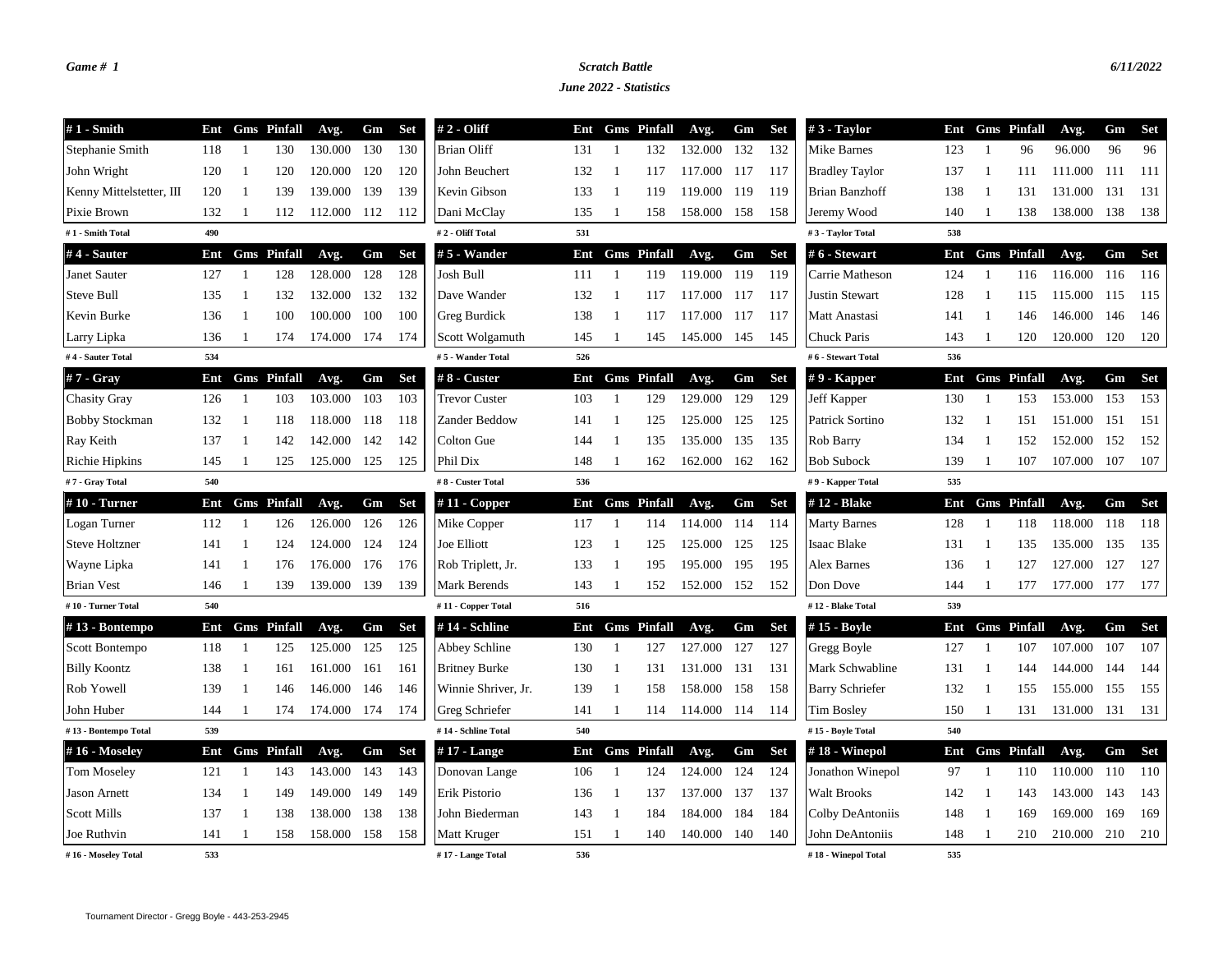## *Game # 1 Scratch Battle 6/11/2022*

*June 2022 - Statistics*

| #19 - Sisk               | Ent |                | <b>Gms</b> Pinfall | Avg.        | Gm  | Set        | $#20$ - Harvey         | Ent |                | <b>Gms</b> Pinfall | Avg.        | Gm  | Set        | $#21 - Gregory$        | Ent |                | <b>Gms</b> Pinfall     | Avg.    | Gm    | <b>Set</b> |
|--------------------------|-----|----------------|--------------------|-------------|-----|------------|------------------------|-----|----------------|--------------------|-------------|-----|------------|------------------------|-----|----------------|------------------------|---------|-------|------------|
| Mike Sisk                | 123 | $\overline{1}$ | 113                | 113.000     | 113 | 113        | <b>Thomas Harvey</b>   | 120 | -1             | 135                | 135.000     | 135 | 135        | Marcie Gregory         | 125 | -1             | 135                    | 135.000 | 135   | 135        |
| Mike Bertoldi            | 130 | $\overline{1}$ | 121                | 121.000     | 121 | 121        | Matt Warehime          | 131 | -1             | 121                | 121.000     | 121 | 121        | Nick Harmel            | 127 | -1             | 106                    | 106.000 | 106   | 106        |
| <b>Scott Mauk</b>        | 141 | $\overline{1}$ | 152                | 152.000     | 152 | 152        | <b>Chuck Cook</b>      | 137 | -1             | 136                | 136.000     | 136 | 136        | RJ Hodges              | 131 | $\overline{1}$ | 128                    | 128.000 | 128   | 128        |
| <b>Steve Dryer</b>       | 144 | -1             | 133                | 133.000     | 133 | 133        | Brian Santuccio-Wever  | 143 |                | 109                | 109.000     | 109 | 109        | Chris Hook             | 141 |                | 118                    | 118.000 | -118  | 118        |
| #19 - Sisk Total         | 538 |                |                    |             |     |            | #20 - Harvey Total     | 531 |                |                    |             |     |            | #21 - Gregory Total    | 524 |                |                        |         |       |            |
| #22 - Kromeke            | Ent |                | <b>Gms</b> Pinfall | Avg.        | Gm  | <b>Set</b> | # 23 - Femino          | Ent |                | <b>Gms</b> Pinfall | Avg.        | Gm  | <b>Set</b> | #24 - Buckingham       | Ent |                | <b>Gms</b> Pinfall     | Avg.    | Gm    | <b>Set</b> |
| Sean Kromeke             | 121 | $\overline{1}$ | 94                 | 94.000      | 94  | 94         | Mia Femino             | 116 | $\overline{1}$ | 111                | 111.000     | 111 | 111        | Nick Green             | 112 | $\overline{1}$ | 131                    | 131.000 | 131   | 131        |
| Travelle Johnson         | 127 | -1             | 161                | 161.000     | 161 | 161        | Matt Zoch              | 131 | -1             | 138                | 138.000     | 138 | 138        | Matt Buckingham        | 141 |                | 142                    | 142.000 | 142   | 142        |
| Jason Saghy              | 142 | -1             | 119                | 119.000     | 119 | 119        | Nicholas Lloyd         | 136 | -1             | 112                | 112.000     | 112 | 112        | Jonathan Green         | 141 | -1             | 150                    | 150.000 | 150   | 150        |
| Joey Sears               | 149 | -1             | 138                | 138.000     | 138 | 138        | Chris Kruger, Jr.      | 148 | -1             | 140                | 140.000     | 140 | 140        | Kyle Bull              | 143 | -1             | 116                    | 116.000 | 116   | 116        |
| #22 - Kromeke Total      | 539 |                |                    |             |     |            | #23 - Femino Total     | 531 |                |                    |             |     |            | #24 - Buckingham Total | 537 |                |                        |         |       |            |
| $#25 - Sellers$          | Ent |                | <b>Gms</b> Pinfall | Avg.        | Gm  | <b>Set</b> | #26 - Niedzwicki       | Ent |                | <b>Gms</b> Pinfall | Avg.        | Gm  | <b>Set</b> | # 27 - Welton          | Ent |                | <b>Gms</b> Pinfall     | Avg.    | Gm    | <b>Set</b> |
| <b>Kylie Sellers</b>     | 110 | -1             | 105                | 105.000     | 105 | 105        | Andrea Niedzwicki      | 120 | -1             | 108                | 108.000     | 108 | 108        | <b>Russ Welton</b>     | 125 | -1             | 104                    | 104.000 | 104   | 104        |
| Jeramie Killingsworth    | 132 | -1             | 135                | 135.000     | 135 | 135        | Gary McKinsey          | 135 | -1             | 153                | 153.000     | 153 | 153        | Dave Jones             | 127 | - 1            | 129                    | 129.000 | 129   | 129        |
| John Davis, Jr.          | 142 | $\overline{1}$ | 113                | 113.000     | 113 | 113        | Mike Manns             | 141 | -1             | 141                | 141.000     | 141 | 141        | <b>Bill Collison</b>   | 141 | -1             | 135                    | 135.000 | 135   | 135        |
| <b>Bernie Hipkins</b>    | 154 |                | 146                | 146.000     | 146 | 146        | Lisa Huber             | 144 | -1             | 138                | 138.000     | 138 | 138        | <b>Billy Thomas</b>    | 147 |                | 153                    | 153.000 | 153   | 153        |
| #25 - Sellers Total      | 538 |                |                    |             |     |            | #26 - Niedzwicki Total | 540 |                |                    |             |     |            | #27 - Welton Total     | 540 |                |                        |         |       |            |
| #28 - Quattrocche        | Ent |                | <b>Gms</b> Pinfall | Avg.        | Gm  | <b>Set</b> | #29 - Cohen            | Ent |                | <b>Gms</b> Pinfall | Avg.        | Gm  | <b>Set</b> | #30 - Louth            | Ent |                | <b>Gms</b> Pinfall     | Avg.    | Gm    | <b>Set</b> |
| <b>Chuck Quattrocche</b> | 129 |                | 127                | 127.000     | 127 | 127        | Melissa Mahoney        | 128 | $\mathbf{1}$   | 150                | 150.000     | 150 | 150        | <b>Spencer Mahoney</b> | 108 |                | 139                    | 139.000 | 139   | 139        |
| <b>Jason Sauter</b>      | 134 | $\overline{1}$ | 135                | 135.000     | 135 | 135        | Tara Cohen             | 130 | -1             | 102                | 102.000     | 102 | 102        | Chris Louth            | 134 | $\overline{1}$ | 137                    | 137.000 | 137   | 137        |
| <b>Steve Rowley</b>      | 135 | $\overline{1}$ | 125                | 125.000     | 125 | 125        | Rebecca Dove Kendall   | 135 | -1             | 112                | 112.000     | 112 | 112        | Rob Hanley             | 140 | -1             | 134                    | 134.000 | 134   | 134        |
| Erik Pellett             | 139 | $\overline{1}$ | 126                | 126.000     | 126 | 126        | Jill Manns             | 142 | -1             | 104                | 104.000     | 104 | 104        | Daniel Mahoney         | 140 | -1             | 161                    | 161.000 | 161   | 161        |
| #28 - Quattrocche Total  | 537 |                |                    |             |     |            | #29 - Cohen Total      | 535 |                |                    |             |     |            | #30 - Louth Total      | 522 |                |                        |         |       |            |
| #31 - Watson             | Ent |                | <b>Gms</b> Pinfall | Avg.        | Gm  | <b>Set</b> | $#32 - Brief$          | Ent |                | <b>Gms</b> Pinfall | Avg.        | Gm  | <b>Set</b> | #33 - Vallinas         | Ent |                | <b>Gms</b> Pinfall     | Avg.    | Gm    | <b>Set</b> |
| Chris Watson             | 124 |                | 139                | 139.000     | 139 | 139        | <b>Bill Bright</b>     | 124 | $\mathbf{1}$   | 134                | 134.000     | 134 | 134        | Mike Vallinas          | 130 | $\overline{1}$ | 137                    | 137.000 | 137   | 137        |
| John Martin              | 126 | -1             | 129                | 129.000     | 129 | 129        | Johnny Wilson          | 129 | -1             | 145                | 145.000     | 145 | 145        | <b>Scott Phillips</b>  | 132 | - 1            | 143                    | 143.000 | 143   | 143        |
| <b>Chuck Hicks</b>       | 134 | $\overline{1}$ | 132                | 132.000     | 132 | 132        | Kevin Roycroft         | 134 | -1             | 114                | 114.000     | 114 | 114        | Michael Schaeffer      | 136 |                | 144                    | 144.000 | 144   | 144        |
| Chris Veschusio          | 139 |                | 125                | 125.000 125 |     | 125        | Mark Klingelhofer      | 147 | -1             | 172                | 172.000 172 |     | 172        | Daniel Dryden          | 138 |                | 107                    | 107.000 | - 107 | 107        |
| #31 - Watson Total       | 523 |                |                    |             |     |            | #32 - Bright Total     | 534 |                |                    |             |     |            | #33 - Vallinas Total   | 536 |                |                        |         |       |            |
| #34 - Doody              | Ent |                | <b>Gms</b> Pinfall | Avg.        | Gm  | <b>Set</b> | #35 - Sieck            | Ent |                | <b>Gms</b> Pinfall | Avg.        | Gm  | <b>Set</b> | #36 - Wienner          |     |                | <b>Ent</b> Gms Pinfall | Avg.    | Gm    | <b>Set</b> |
| <b>Felicity Doody</b>    | 115 | $\overline{1}$ | 159                | 159.000     | 159 | 159        | <b>Becky Sieck</b>     | 125 | -1             | 97                 | 97.000      | 97  | 97         | <b>Conner Wienner</b>  | 116 | $\overline{1}$ | 108                    | 108.000 | 108   | 108        |
| Tommy Miller, Jr.        | 134 | -1             | 129                | 129.000     | 129 | 129        | <b>Kristy Penny</b>    | 128 | -1             | 96                 | 96.000      | 96  | 96         | <b>Bill Fox</b>        | 131 | -1             | 121                    | 121.000 | 121   | 121        |
| <b>Steve Baker</b>       | 137 | -1             | 150                | 150.000     | 150 | 150        | Lucas Penny            | 141 | -1             | 125                | 125.000     | 125 | 125        | Dennis Ober            | 134 | -1             | 131                    | 131.000 | 131   | 131        |
| Dylan Hanshew            | 142 |                | 122                | 122.000     | 122 | 122        | James Simon            | 142 | -1             | 111                | 111.000     | 111 | 111        | Andy Gerhard           | 145 | $\overline{1}$ | 173                    | 173.000 | 173   | 173        |
| #34 - Doody Total        | 528 |                |                    |             |     |            | #35 - Sieck Total      | 536 |                |                    |             |     |            | #36 - Wienner Total    | 526 |                |                        |         |       |            |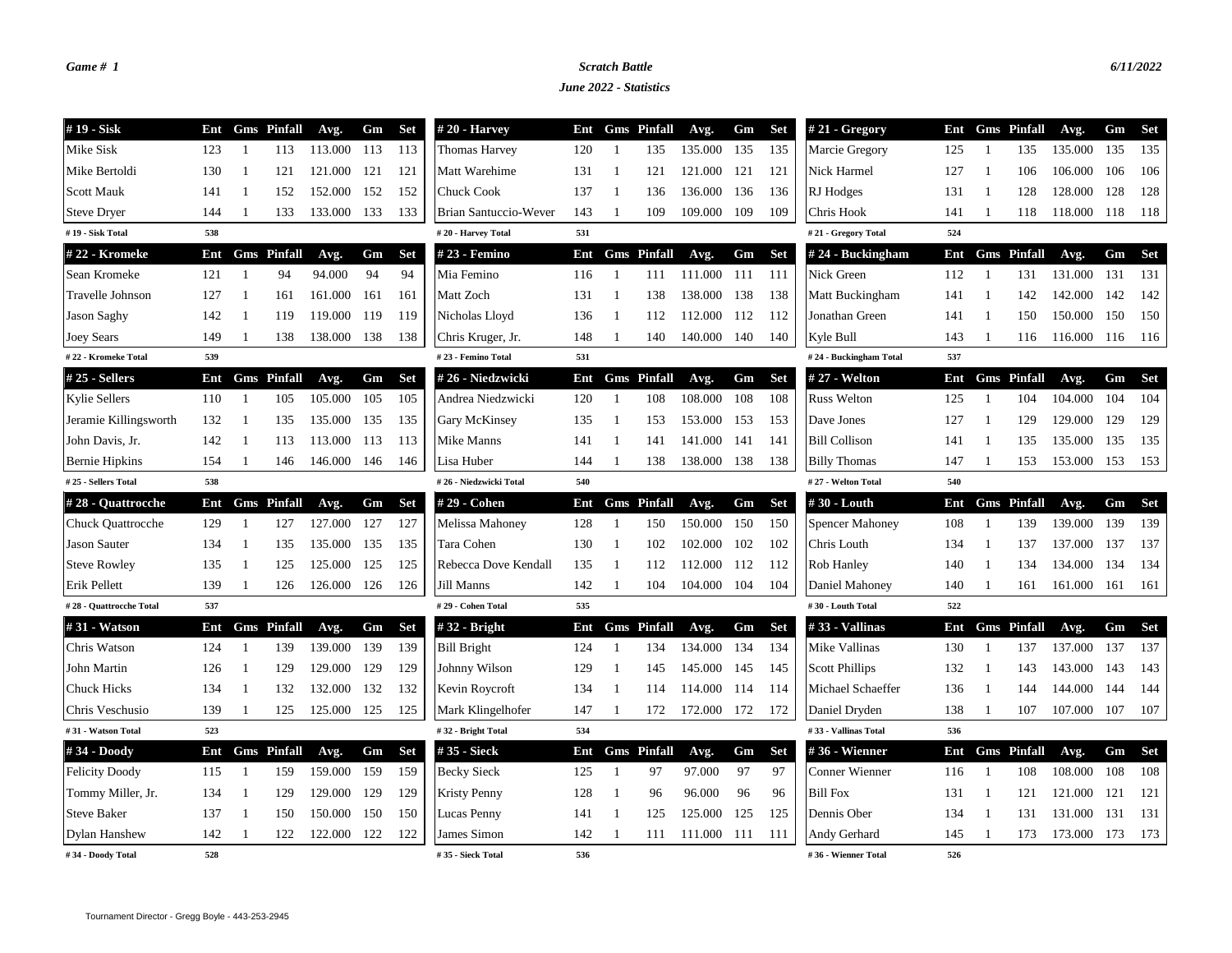### *June 2022 - Game 1 Results Scratch Battle*

| $#1$ - Smith             | Gm  | $#2 - Oliff$          | Gm  | $#3$ - Taylor          | Gm               | $#4$ - Sauter         | Gm  | $# 5$ - Wander       | Gm  | #6 - Stewart           | Gm  |
|--------------------------|-----|-----------------------|-----|------------------------|------------------|-----------------------|-----|----------------------|-----|------------------------|-----|
| Stephanie Smith          | 130 | <b>Brian Oliff</b>    | 132 | Mike Barnes            | 96               | Janet Sauter          | 128 | Josh Bull            | 119 | Carrie Matheson        | 116 |
| John Wright              | 120 | John Beuchert         | 117 | <b>Bradley Taylor</b>  | 111              | <b>Steve Bull</b>     | 132 | Dave Wander          | 117 | <b>Justin Stewart</b>  | 115 |
| Kenny Mittelstetter, III | 139 | Kevin Gibson          | 119 | <b>Brian Banzhoff</b>  | 131              | Kevin Burke           | 100 | <b>Greg Burdick</b>  | 117 | Matt Anastasi          | 146 |
| Pixie Brown              | 112 | Dani McClay           | 158 | Jeremy Wood            | 138              | Larry Lipka           | 174 | Scott Wolgamuth      | 145 | <b>Chuck Paris</b>     | 120 |
| <b>Total</b>             | 501 | <b>Total</b>          | 526 | <b>Total</b>           | 476              | <b>Total</b>          | 534 | Total                | 498 | <b>Total</b>           | 497 |
| $#7 - Gray$              | Gm  | $#8$ - Custer         | Gm  | $# 9$ - Kapper         | Gm               | $#10$ - Turner        | Gm  | $#11$ - Copper       | Gm  | #12 - Blake            | Gm  |
| <b>Chasity Gray</b>      | 103 | <b>Trevor Custer</b>  | 129 | Jeff Kapper            | 153              | Logan Turner          | 126 | Mike Copper          | 114 | <b>Marty Barnes</b>    | 118 |
| <b>Bobby Stockman</b>    | 118 | Zander Beddow         | 125 | Patrick Sortino        | 151              | <b>Steve Holtzner</b> | 124 | Joe Elliott          | 125 | <b>Isaac Blake</b>     | 135 |
| Ray Keith                | 142 | Colton Gue            | 135 | Rob Barry              | 152              | Wayne Lipka           | 176 | Rob Triplett, Jr.    | 195 | <b>Alex Barnes</b>     | 127 |
| <b>Richie Hipkins</b>    | 125 | Phil Dix              | 162 | <b>Bob Subock</b>      | 107              | <b>Brian Vest</b>     | 139 | Mark Berends         | 152 | Don Dove               | 177 |
| <b>Total</b>             | 488 | <b>Total</b>          | 551 | <b>Total</b>           | 563              | <b>Total</b>          | 565 | Total                | 586 | <b>Total</b>           | 557 |
| #13 - Bontempo           | Gm  | #14 - Schline         | Gm  | #15 - Boyle            | Gm               | #16 - Moseley         | Gm  | $#17$ - Lange        | Gm  | $#18$ - Winepol        | Gm  |
| Scott Bontempo           | 125 | Abbey Schline         | 127 | Gregg Boyle            | 107              | <b>Tom Moseley</b>    | 143 | Donovan Lange        | 124 | Jonathon Winepol       | 110 |
| <b>Billy Koontz</b>      | 161 | <b>Britney Burke</b>  | 131 | Mark Schwabline        | 144              | <b>Jason Arnett</b>   | 149 | Erik Pistorio        | 137 | <b>Walt Brooks</b>     | 143 |
| Rob Yowell               | 146 | Winnie Shriver, Jr.   | 158 | <b>Barry Schriefer</b> | 155              | Scott Mills           | 138 | John Biederman       | 184 | Colby DeAntoniis       | 169 |
| John Huber               | 174 | Greg Schriefer        | 114 | <b>Tim Bosley</b>      | 131              | Joe Ruthvin           | 158 | Matt Kruger          | 140 | John DeAntoniis        | 210 |
| <b>Total</b>             | 606 | <b>Total</b>          | 530 | <b>Total</b>           | 537              | <b>Total</b>          | 588 | Total                | 585 | <b>Total</b>           | 632 |
| #19 - Sisk               | Gm  | #20 - Harvey          | Gm  | # $21 - Gregory$       | Gm               | #22 - Kromeke         | Gm  | #23 - Femino         | Gm  | #24 - Buckingham       | Gm  |
| Mike Sisk                | 113 | <b>Thomas Harvey</b>  | 135 | Marcie Gregory         | 135              | Sean Kromeke          | 94  | Mia Femino           | 111 | Nick Green             | 131 |
| Mike Bertoldi            | 121 | Matt Warehime         | 121 | Nick Harmel            | 106              | Travelle Johnson      | 161 | Matt Zoch            | 138 | Matt Buckingham        | 142 |
| <b>Scott Mauk</b>        | 152 | <b>Chuck Cook</b>     | 136 | RJ Hodges              | 128              | <b>Jason Saghy</b>    | 119 | Nicholas Lloyd       | 112 | Jonathan Green         | 150 |
| <b>Steve Dryer</b>       | 133 | Brian Santuccio-Wever | 109 | Chris Hook             | 118              | <b>Joey Sears</b>     | 138 | Chris Kruger, Jr.    | 140 | Kyle Bull              | 116 |
| <b>Total</b>             | 519 | <b>Total</b>          | 501 | <b>Total</b>           | 487              | <b>Total</b>          | 512 | Total                | 501 | <b>Total</b>           | 539 |
| $#25 - Sellers$          | Gm  | #26 - Niedzwicki      | Gm  | # 27 - Welton          | Gm               | #28 - Quattrocche     | Gm  | # 29 - Cohen         | Gm  | #30 - Louth            | Gm  |
| <b>Kylie Sellers</b>     |     | Andrea Niedzwicki     | 108 | <b>Russ Welton</b>     | 104              | Chuck Quattrocche     | 127 | Melissa Mahoney      | 150 | <b>Spencer Mahoney</b> | 139 |
|                          | 105 |                       |     |                        |                  |                       |     |                      |     |                        |     |
| Jeramie Killingsworth    | 135 | Gary McKinsey         | 153 | Dave Jones             | 129              | <b>Jason Sauter</b>   | 135 | Tara Cohen           | 102 | Chris Louth            | 137 |
| John Davis, Jr.          | 113 | Mike Manns            | 141 | <b>Bill Collison</b>   | 135              | <b>Steve Rowley</b>   | 125 | Rebecca Dove Kendall | 112 | <b>Rob Hanley</b>      | 134 |
| <b>Bernie Hipkins</b>    | 146 | Lisa Huber            | 138 | <b>Billy Thomas</b>    | 153              | Erik Pellett          | 126 | Jill Manns           | 104 | Daniel Mahoney         | 161 |
| <b>Total</b>             | 499 | <b>Total</b>          | 540 | <b>Total</b>           | $\overline{521}$ | <b>Total</b>          | 513 | Total                | 468 | <b>Total</b>           | 571 |
| #31 - Watson             | Gm  | #32 - Bright          | Gm  | #33 - Vallinas         | Gm               | #34 - Doody           | Gm  | #35 - Sieck          | Gm  | #36 - Wienner          | Gm  |
| Chris Watson             | 139 | <b>Bill Bright</b>    | 134 | Mike Vallinas          | 137              | <b>Felicity Doody</b> | 159 | <b>Becky Sieck</b>   | 97  | Conner Wienner         | 108 |
| John Martin              | 129 | Johnny Wilson         | 145 | <b>Scott Phillips</b>  | 143              | Tommy Miller, Jr.     | 129 | <b>Kristy Penny</b>  | 96  | <b>Bill Fox</b>        | 121 |
| <b>Chuck Hicks</b>       | 132 | Kevin Roycroft        | 114 | Michael Schaeffer      | 144              | <b>Steve Baker</b>    | 150 | Lucas Penny          | 125 | Dennis Ober            | 131 |
| Chris Veschusio          | 125 | Mark Klingelhofer     | 172 | Daniel Dryden          | 107              | <b>Dylan Hanshew</b>  | 122 | James Simon          | 111 | Andy Gerhard           | 173 |